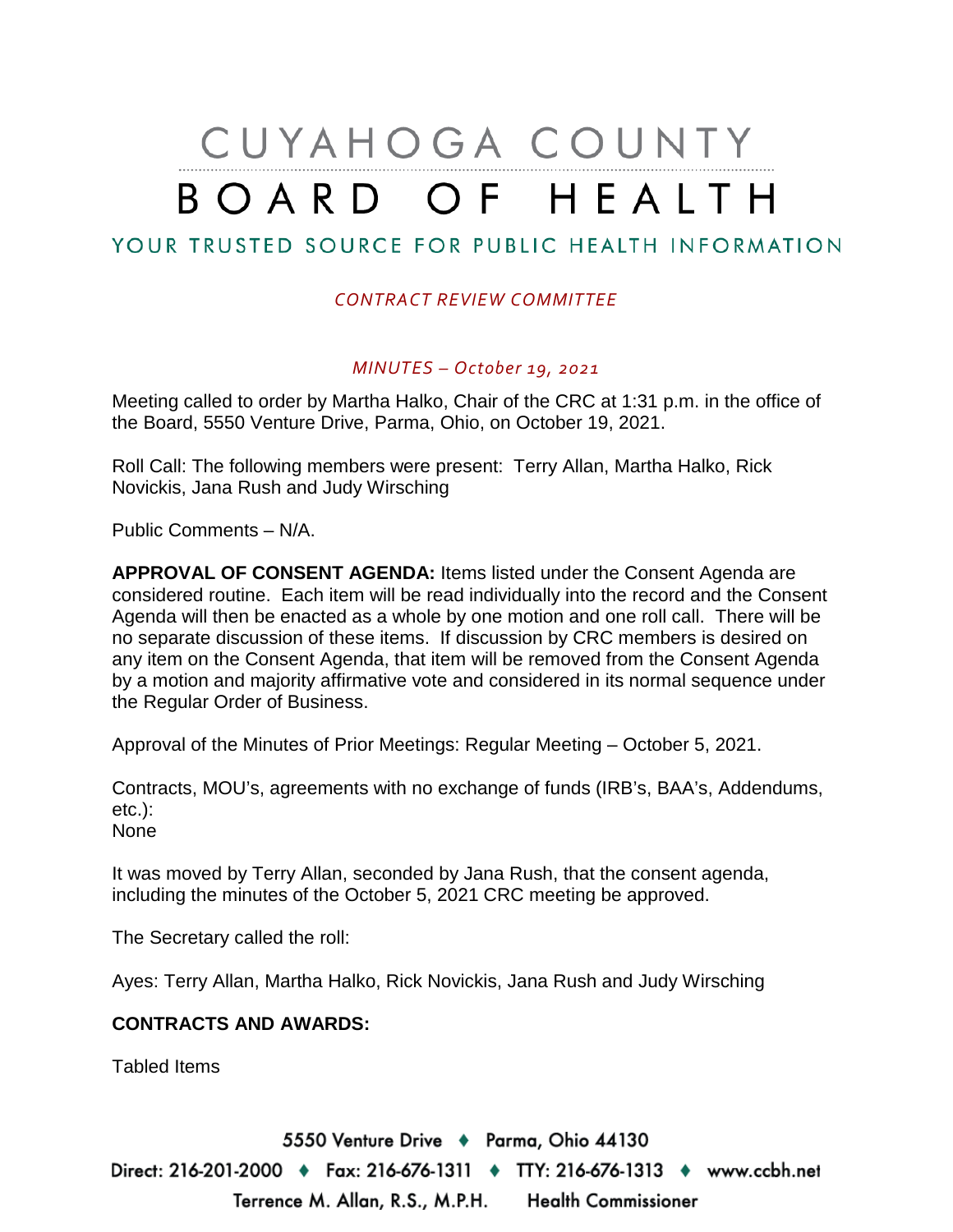CRC 2021-64 Administrative Services submitting a contract and contract addendums with Paramount Insurance Company to accept CCBH as a network/participating provider to deliver all covered services under their commercial, Medicare and Medicaid plans beginning on or about July 6, 2021. Amount to be received shall be consistent with approved Paramount Insurance Company reimbursement rates.

Purpose: To establish CCBH as an in-network provider with Paramount Insurance Company.

No Action Today.

New Items For Review

Bid/Quote Openings ≥ \$25,000.00

None

Bid/Quote Openings < \$25,000.00

Household Sewage Program Bids presented by Domenica McClintock

It was moved by Terry Allan, seconded by Judy Wirsching that the following quote (CRC 2021-100) for 7611 Lewis Road, Olmsted Township, Ohio 44138 be accepted as the lowest and best, and a contract be awarded to Dynamerican in the amount of \$13,925.00 (ref. enclosed).

The Secretary called the roll:

Ayes: Terry Allan, Martha Halko, Rick Novickis, Jana Rush and Judy Wirsching

It was moved by Terry Allan, seconded by Rick Novickis to rescind item CRC 2021-101 for septic system replacement services at for 665 Wolf Road, Broadview Heights, Ohio 44147 due to discrepancies in homeowner qualification for program participation.

The Secretary called the roll:

Ayes: Terry Allan, Martha Halko, Rick Novickis, Jana Rush and Judy Wirsching

Expenditures: Contracts up to \$25,000.00

It was moved by Judy Wirsching, seconded by Martha Halko that the addendum (CRC 2021-102) to the contract (CRC 2021-66) with TNT Construction to increase the amount paid to TNT Construction from \$21,600.00 to \$22,099.00 be approved.

Presented by: Stephanie McConoughey

Purpose: To complete additional work found during the project completion.5550 Venture Drive + Parma, Ohio 44130

Direct: 216-201-2000 • Fax: 216-676-1311 • TTY: 216-676-1313 • www.ccbh.net Terrence M. Allan, R.S., M.P.H. **Health Commissioner**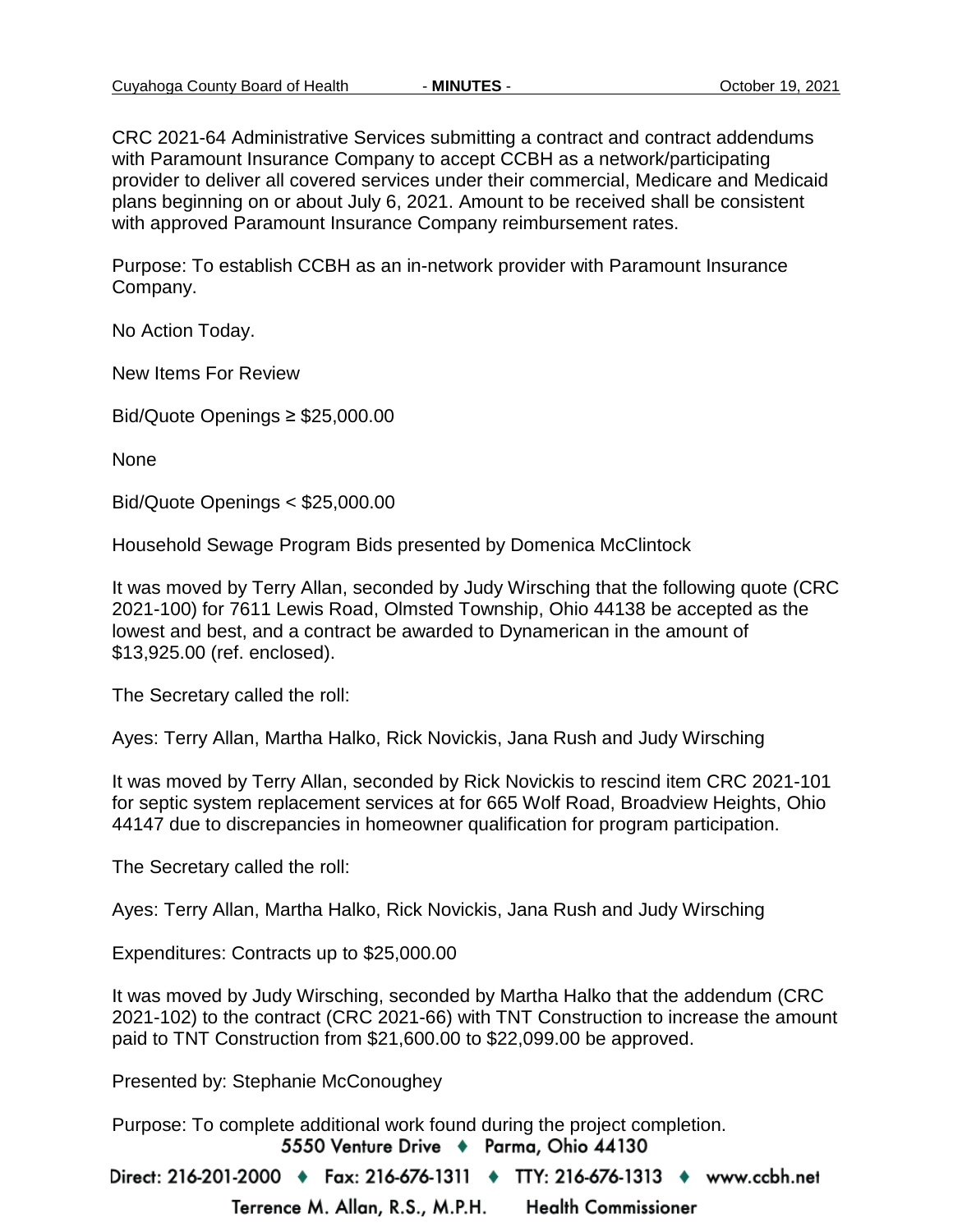Funding Source: 100% reimbursable through the Lead Hazard Control grant.

The Secretary called the roll:

Ayes: Terry Allan, Martha Halko, Rick Novickis, Jana Rush and Judy Wirsching

It was moved by Rick Novickis, seconded by Terry Allan that the addendum (CRC 2021-103) to the contract (CRC 2021-93) with TNT Construction to increase the amount paid to TNT Construction from \$9,925.00 to \$10,375.00 be approved.

Presented by: Stephanie McConoughey

Purpose: To complete additional work found during the project completion.

Funding Source: 100% reimbursable through the Lead Hazard Control grant.

The Secretary called the roll:

Ayes: Terry Allan, Martha Halko, Rick Novickis, Jana Rush and Judy Wirsching

Revenue Generating Agreements up to \$25,000.00

None

**Contract Rescissions** 

None

Other Business.

Public Comment - N/A.

Thereupon, it was moved by Rick Novickis, seconded by Judy Wirsching, that the following Motion be adopted:

BE IT RESOLVED that the meeting be adjourned at 1:40 p.m.

The Secretary called the roll:

Ayes: Terry Allan, Martha Halko, Rick Novickis, Jana Rush and Judy Wirsching

 $110$ 

**Committee Chair** 

Clerk

5550 Venture Drive + Parma, Ohio 44130 Direct: 216-201-2000 • Fax: 216-676-1311 • TTY: 216-676-1313 • www.ccbh.net Terrence M. Allan, R.S., M.P.H. Health Commissioner